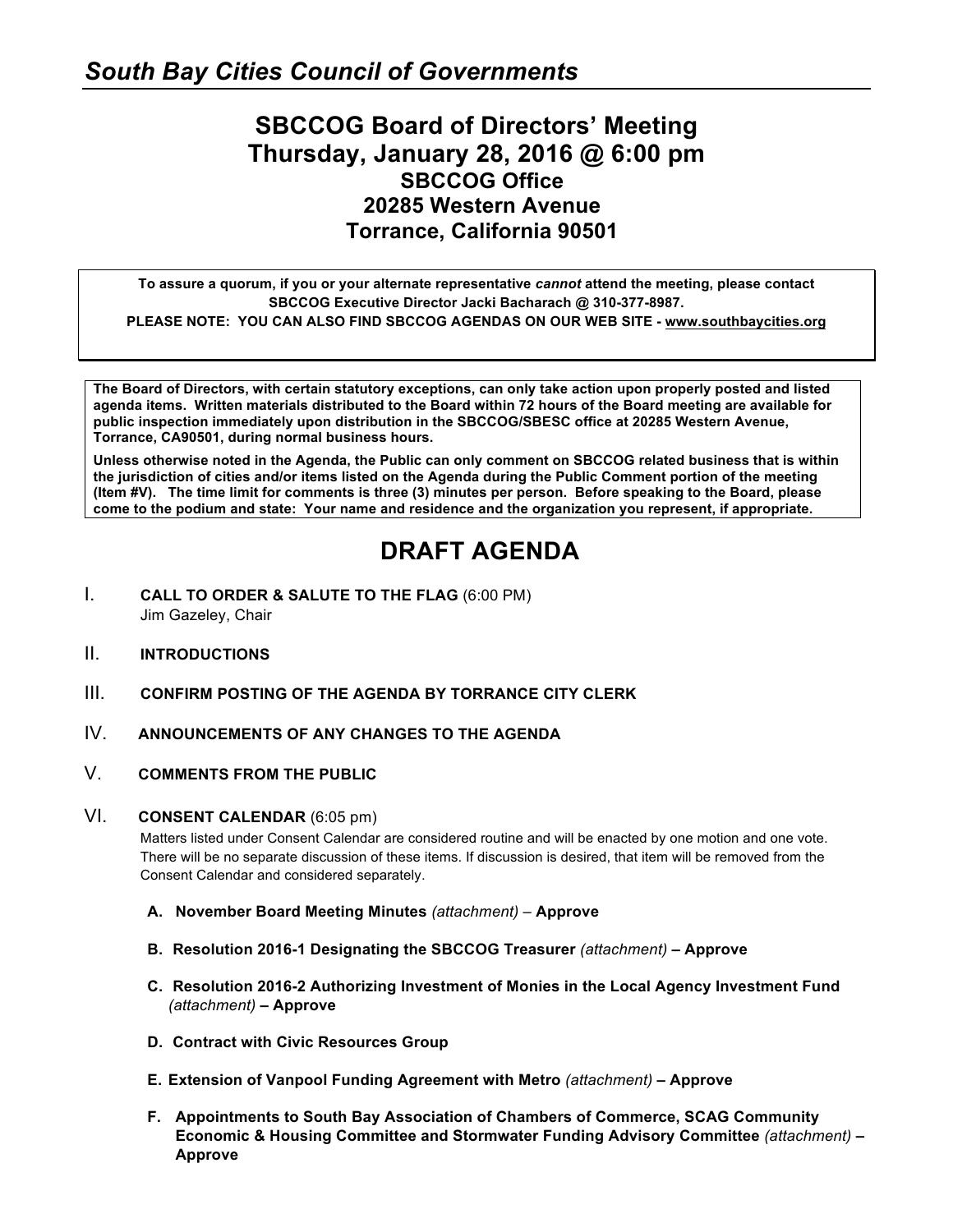- **G. 2014-2015 Audit can be found @** http://southbaycities.org/about-us/financial-documents
- **H. Mid-Year Budget Report** *(attachment)* **– Receive and File**
- **I. Report of Time Critical Actions Taken by Steering Committee** *(attachment)* **– Receive and file**
- **J. Monthly Reports – Receive and File**
	- **1. South Bay Environmental Services Center Report** *(attachment)*
	- **2. Transportation Report** *(attachment)*
	- *3. CARB October Board report from Judy Mitchell (attachment)*

#### VII**. PRESENTATION**

- **A. Blue Zone Project Status Report** (6:10 pm)
	- 1. Presentation by Beach Cities Health District Executive Director Susan Burden
- **B. SCE Infrastructure Spending in the South Bay and El Nino Preparation Report** (6:30 pm)

#### **C. Quarterly Report on Energy Efficiency – Greg Stevens** (6:50 pm)

- VIII**. SBCCOG ACTION ITEMS, REPORTS & UPDATES –** Jacki Bacharach (7:00 pm)
	- **A.** Nominating Committee Report for 1<sup>st</sup> and 2<sup>nd</sup> Vice Chairs *(attachment)* **Approve**
	- **B.** Regional Transportation Plan Comments *(attachment)*  **Approve**
	- **C.** Homeless Initiative
	- **D.** Green Building Challenge
	- **E.** General Assembly

#### IX. **TRANSPORTATION REPORTS**

- **A.** Metro Report by Board member James Butts/Mike Bohlke (7:20 pm)
- **B.** Service Council report by Ralph Franklin, Chair (7:25 pm)
- **C.** South Bay Measure R Highway Program, Steve Lantz (7:30 pm)

#### X. **BOARD MEMBER ANNOUNCEMENTS** (7:35 pm)

#### XI. **AGENCY REPORTS** (7:40 pm)

- **A.** League of California Cities & LA Division Legislative Committee (Bea Dieringer & Jeffrey Kiernan)
- **B.** South Coast Air Quality Management District (Judy Mitchell, Joe Buscaino & Stan Myles)
- **C.** SCAG & Committees (attachment) **Note: Oral Committee Reports will include new information not in the attachment.**
	- 1. Energy and Environment (Judy Mitchell, Jim Osborne)
	- 2. Transportation (Dan Medina, James Gazeley)
	- 3. Community, Economic, & Human Development (Frank Zerunyan & VACANT)
	- 4. Regional Council (Judy Mitchell, Dan Medina, James Gazeley)
- **D.** Santa Monica Bay Restoration Commission (Jim Knight/Suzanne Fuentes)
- **E.** Stormwater Funding Options Committee (VACANT)
- **F.** South Bay Association of Chambers of Commerce (VACANT)
- **G.** South Bay Workforce Investment Board (Chris Cagle)

#### XII. **UPCOMING EVENTS & ANNOUNCEMENTS**

#### XIII. **FEBRUARY AND MARCH SBCCOG COMMITTEE MEETINGS & WORKING GROUPS**

Consult website for specific times and places for other meetings – www.southbaycities.org

#### XIV. **ADJOURNMENT**